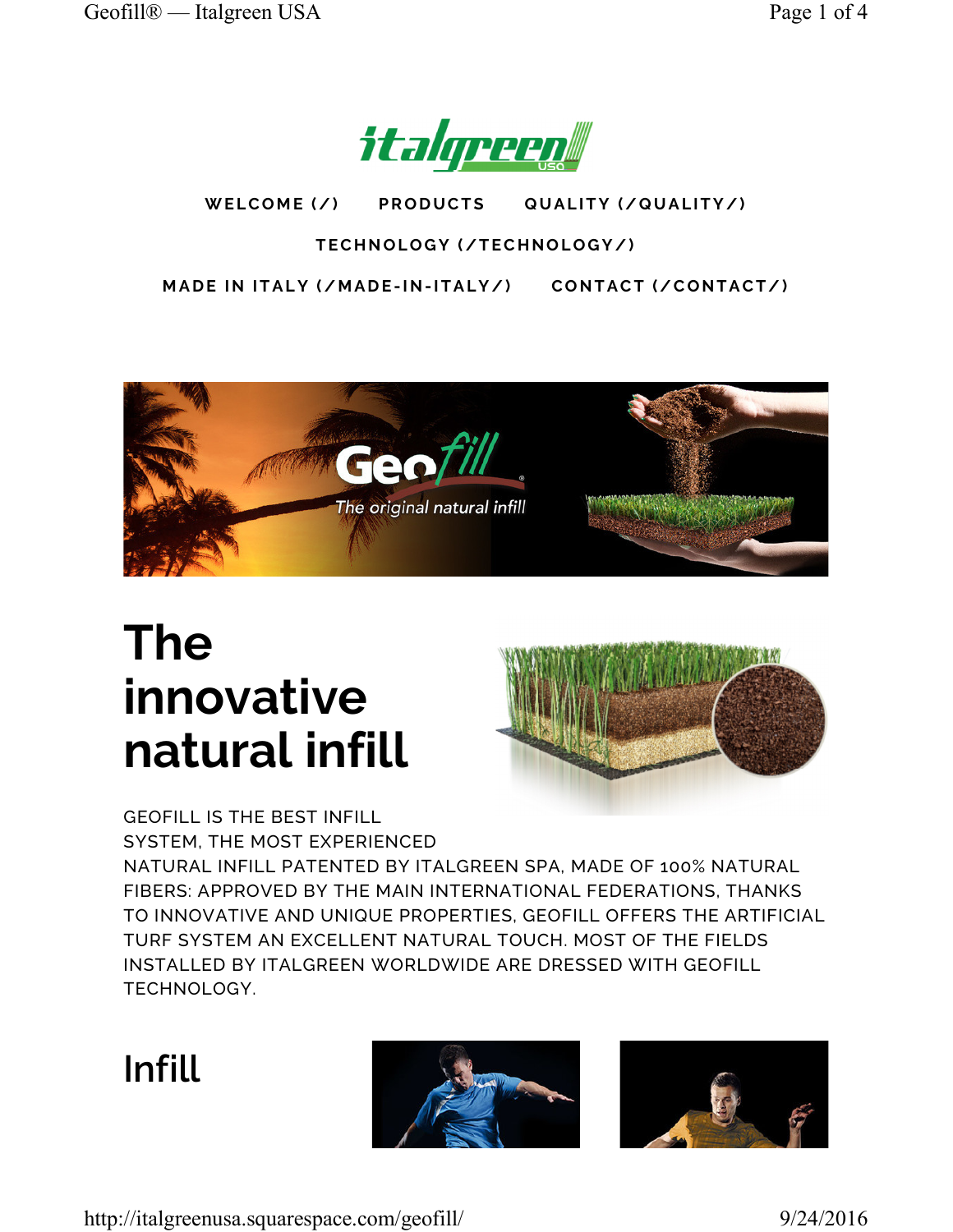The flagship of Italgreen called Geofill ®, the prestigious infill vegetable, thanks to its innovative and unique organic properties, gives the entire system synthetic grass an amazing touch of naturalness.

Constant research and development has meant that Italgreen was the first company in the world to market with a 100% organic infill: the Geofill ®. This infill the company makes most of fields both in Italy and abroad.

Geofill ®, after years of painstaking research and development, has been rigorously tested by leading laboratories in the world and, since 2010, officially entered in the Italian professional football with excellent feedbacks from players, coaches and physiotherapists: Stadio Silvio Piola Novara FC (62 Lesmo Geofill ®) Italian Serie A, Stadio



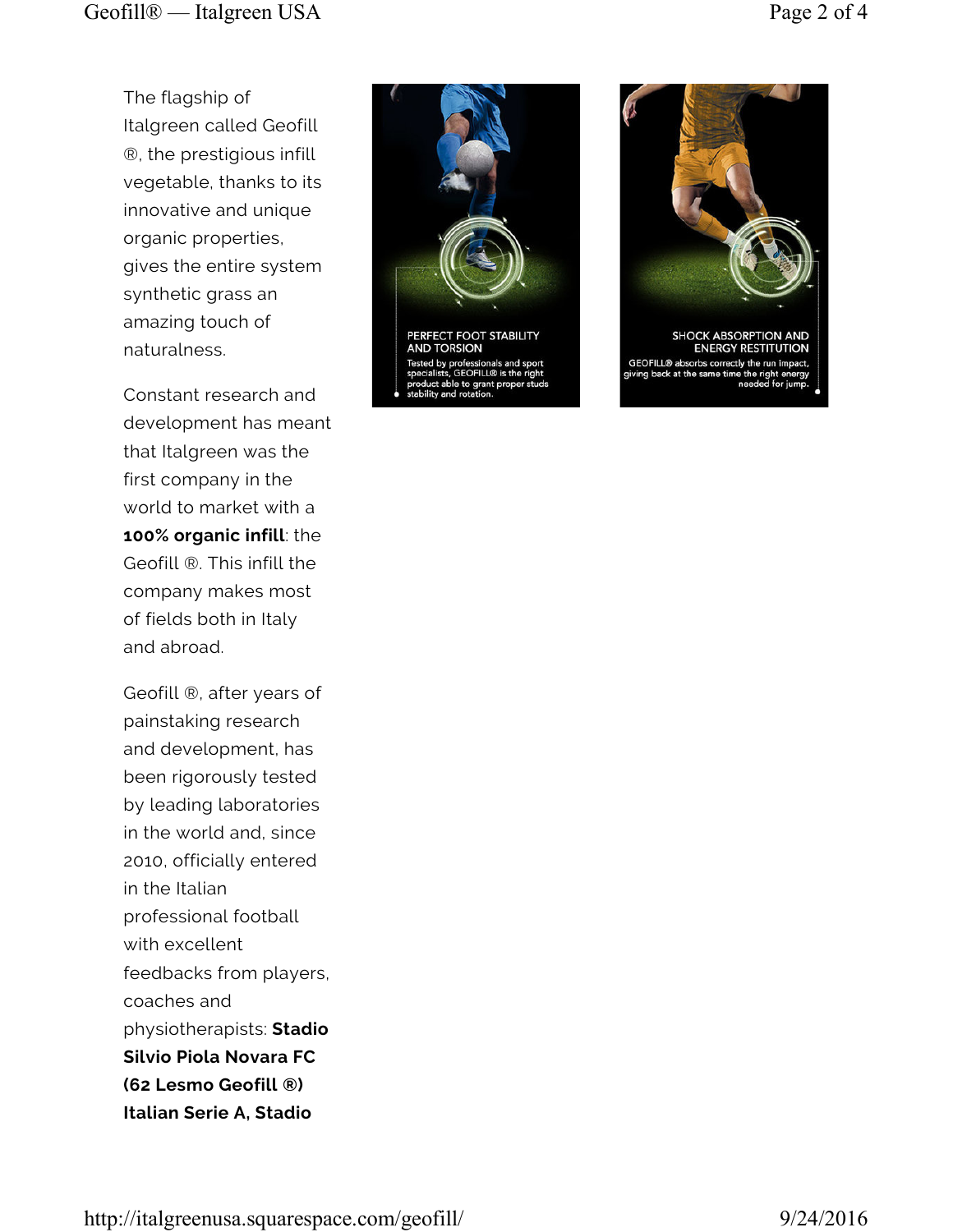Alberto Picco Spezia Calcio (62 Lesmo Geofill ®) PRO Italian League.

Geofill ®: patented infill organic Italgreen

Download our newest brochure here. (/s/Geofill-profile-Final-Ver.pdf)



 $(h'tp$